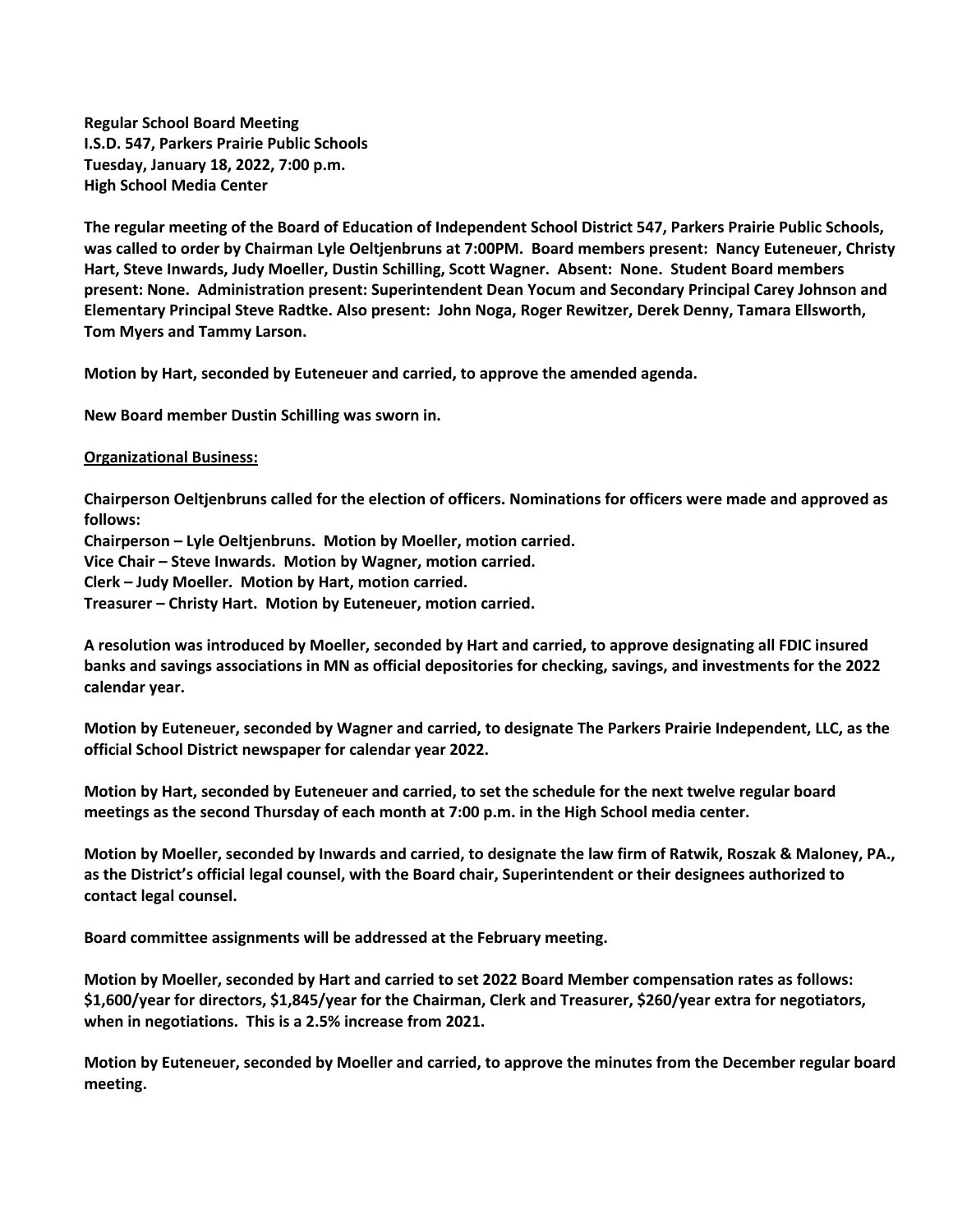**Motion by Hart, seconded by Inwards and carried, to approve Hand Payable checks totaling \$50,417.93; Wire transfers totaling \$293,373.44; Board Payable I checks totaling \$126,785.88.** 

## **Superintendent Report:**

**Superintendent Yocum**

- Covid update
	- **The Supreme Court struck down the ETS mandate. MN OSHA is not pursuing any additional mandates.**
	- **Covid tests are available to staff and families, free of charge.**

**The Board recommended that information regarding free tests and a reminder about the Covid policy be sent to families.**

- § **John Noga provided information on the District's scoreboards.**
	- **A shot clock will be implemented for High School basketball starting in the 2023-24 school year.**
	- **The scoreboard in the High School gym is 27 years old and starting to fail. Parts are no longer available.**
	- **Information on new scoreboards from two vendors was provided, including various options.**
	- **An order needs to be placed before March to ensure the scoreboards would be available for installation in the summer.**

**Final costs for the recent construction projects were provided. Due to favorable bond rates and lower construction costs, overall costs were \$5,615.88 under the net funds from the bonds. The remaining balance and funds from the \$700,000 set aside for additional costs was used to furnish the Childcare center, purchase phones and technology, etc.** 

## **Principal Reports:**

**Principal Radtke**

- § **Math and Reading assessments are in progress.**
- § **Craig Christopherson will be the new K-3 Reading Corp tutor.**
- § **Fourth grade teachers Heather Lovrien and Gloria Toyli requested two field trips. The Board requested additional information on the activities and will address it at the February meeting.**

**Principal Johnson**

- § **Shannon Wicklund has started a Crochet Club that is very popular. They made dishcloths for St. Williams Assisted Living residents. Currently, they are working on items for Valentine's Day.**
- § **The FFA would like to do a Spring fruit sales fundraiser.**

**Motion by Inwards, seconded by Schilling and carried, to approve a Spring Fruit sales fundraiser for FFA.**

- § **The workshop yesterday included a speaker presenting on recognizing stressors, what secondhand trauma feels like and control over responses.**
- § **Students listened to two speakers on Tuesday.**
- § **Becky Revering was selected as the Minnesota Association of Secondary School Principals Secretary of the Year. She will be honored at a banquet in Minneapolis.**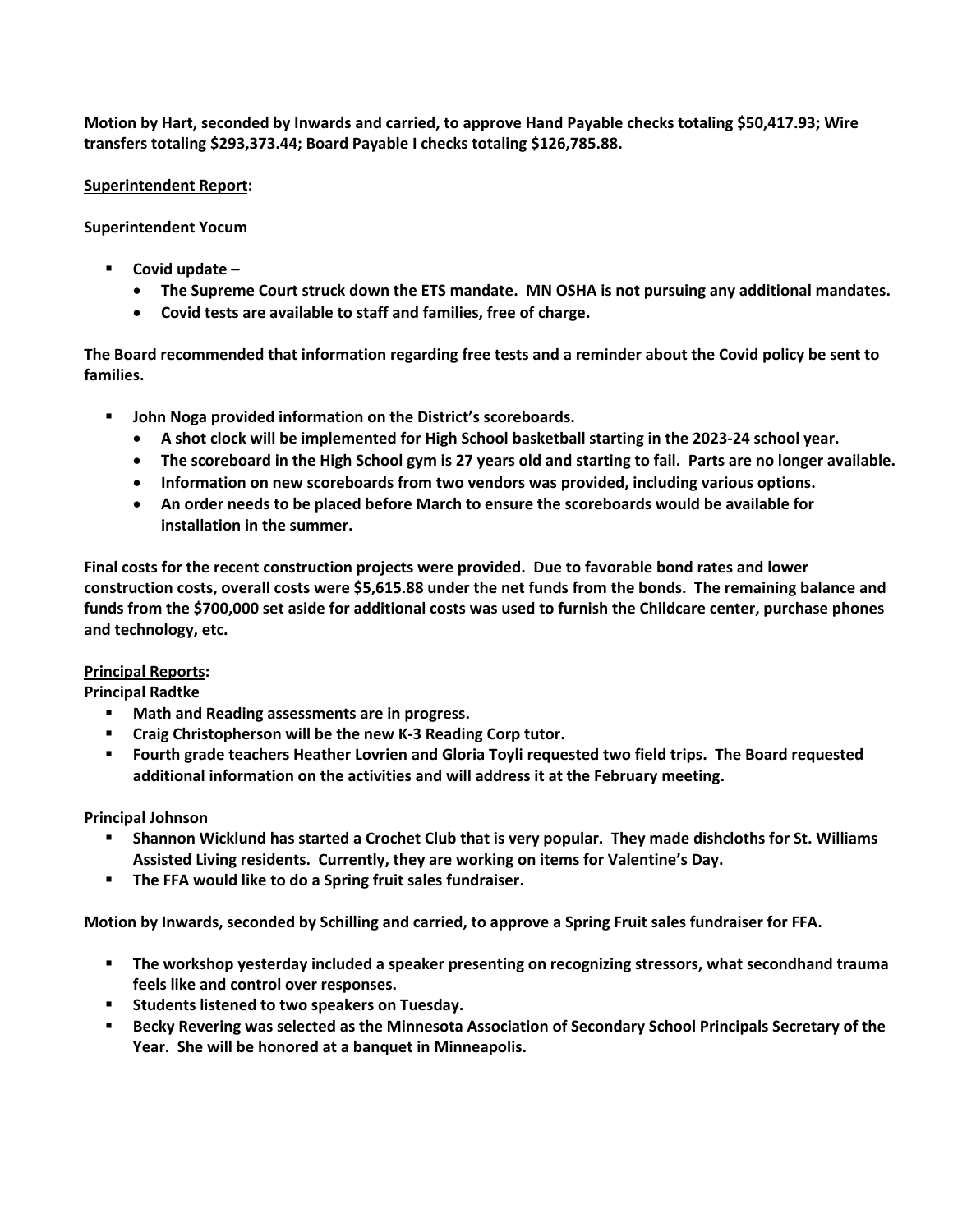**Unfinished Business: None**

**New Business:**

• **A RESOLUTION TO ACCEPT DONATIONS as listed below was introduced by member Hart, seconded by Euteneuer and passed unanimously. The complete resolution is on file with the District Office.** 

| <b>From</b>                           | For                                  | Amount   |
|---------------------------------------|--------------------------------------|----------|
| <b>Panther Boosters</b>               | <b>Junior Class Pizza Fundraiser</b> | \$1,446  |
| <b>Parkers Prairie Sportsmen Club</b> | FFA for Kids Fishing Day             | \$1,000  |
| <b>Parkers Prairie Sportsmen Club</b> | <b>Outdoor facility project</b>      | \$25,000 |
| George "Shorty" & Joyce Revering      |                                      |          |
| <b>Candeau Foundation</b>             | <b>Outdoor facility project</b>      | \$50,000 |
| <b>Anonymous</b>                      | <b>Fishing League</b>                | \$50     |
| <b>Anonymous</b>                      | <b>Clay Trap</b>                     | \$50     |
| <b>Parkers Prairie Sportsmen Club</b> | <b>Outdoor facility project</b>      | \$25,000 |

**A RESOLUTION FOR FACSIMILIE SIGNATURES was introduced by member Euteneuer, seconded by Hart. The resolution was unanimously passed and is now in full force and effect: BE IT RESOLVED: That Midwest Bank of Parkers Prairie as a designated depository of this School District be and it is hereby requested, authorized and directed to honor checks, drafts or other orders for the payment of money drawn in this School District's name, including those drawn to the individual order of any person or persons whose name or names appear thereon as signer(s) thereof, when bearing or proposing to bear the facsimile signature(s) of any three of the following: chairperson, clerk, and treasurer.**

**Motion by Inwards, seconded by Wagner and carried, to authorize Superintendent Dean Yocum, Business Manager Tammy Larson, and Payroll Clerk Lisa Nori, to make investments and electronic fund transfers for the district, to sign for and approve deposits and withdrawals from designated school district depositories as needed, and to pay normal monthly expenditures for the calendar year 2022.**

**Motion by Euteneuer, seconded by Hart and carried, to hire Kim Blake as a Junior High Girls Basketball Coach.**

**Motion by Inwards, seconded by Hart and carried, to accept the resignation of Corey Johns as a Custodian.** 

**Motion by Moeller, seconded by Inwards and carried, to accept the resignation of Paul Walsh as an Assistant Baseball Coach.** 

**Motion by Moeller, seconded by Euteneuer and carried, to accept the resignation of Dale Plasek as the Webpage Manager.** 

**Motion by Hart, seconded by Inwards and carried, to accept the resignation of Sharon Seibel as Paraprofessional/Food Service employee.** 

**Motion by Inwards, seconded by Hart and carried to approve the Teacher Master Contract for July 1, 2021 – June 30, 2023.**